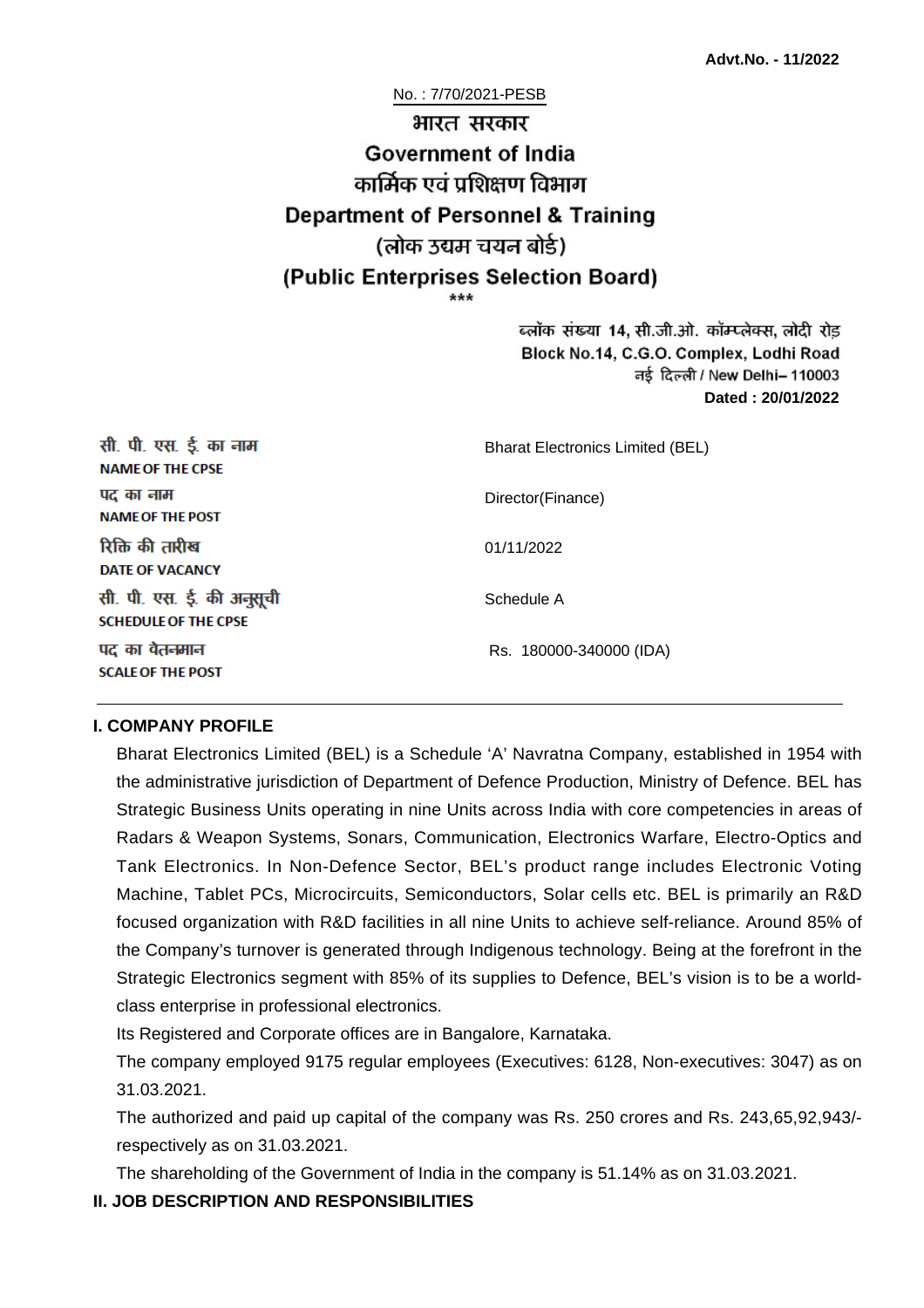Director (Finance) is a member of the Board of Directors and reports to Chairman & Managing Director. He/ she is overall in charge of the finance and accounts functions of the organization and is responsible for evolving and formulating finance policies as well as implementation thereof.

# **III. ELIGIBILITY**

**1. AGE :** On the date of occurrence of vacancy (DOV)

| Age of superannuation 60 years |                                                                                             |                |                                                                                             |  |
|--------------------------------|---------------------------------------------------------------------------------------------|----------------|---------------------------------------------------------------------------------------------|--|
| <b>Internal</b>                |                                                                                             | <b>Others</b>  |                                                                                             |  |
| <b>Minimum</b>                 | <b>Maximum</b>                                                                              | <b>Minimum</b> | <b>Maximum</b>                                                                              |  |
| 45                             | 2 years residual service as on<br>the date of vacancy w.r.t. the<br>date of superannuation. | 45             | 3 years residual service as on<br>the date of vacancy w.r.t. the<br>date of superannuation. |  |

# **2. EMPLOYMENT STATUS:**

The applicant must, on the date of application, as well as on the date of interview, be employed in a regular capacity – and **not** in a contractual/ad-hoc capacity – in one of the followings :-

(a) Central Public Sector Enterprise (CPSE) (including a full-time functional Director in the Board of a CPSE);

(b) Central Government including the Armed Forces of the Union and All India Services;

(c) State Public Sector Enterprise (SPSE) where the annual turnover is \***Rs 5,000 crore or more**;

(d) Private Sector in company where the annual turnover is **\*Rs 5,000 crore or more**.  **Preference would be given to candidates from listed companies.**

(\* The average audited annual turnover of three financial years preceding the calendar year in which the post is advertised shall be considered for applying the approved limits)

# **3. QUALIFICATION:**

(i) The applicant should be a Chartered Accountant or Cost Accountant or a full time MBA/PGDM course with specialization in Finance with good academic record from a recognized University/Institution. Preference would be given to Chartered Accountant.

(ii) Officers of Organized Group 'A' Accounts Services [i.e. Indian Audit and Accounts Service, Indian Defence Accounts Service, Indian Railway Accounts Service, Indian Civil Accounts Service, Indian P&T Accounts & Finance Service and Indian Cost Accounts Service] working in the appropriate level are exempted from these educational qualifications.

(iii) Further, applicants from the Central Govt./Armed Forces of the Union/All India Services, will also be exempted from the educational qualifications as per (i) above provided the applicants have 'the relevant experience' as mentioned in Para 4(iii) below.

In respect of applicants from Organized Group 'A' Accounts Services/Central Government/Armed Forces of the Union/All India Services, Chartered Accountant/Cost Accountant/MBA/PGDM will be a desirable educational qualification.

## **4. EXPERIENCE:**

(i) The applicant should have at least five years of cumulative experience at a senior level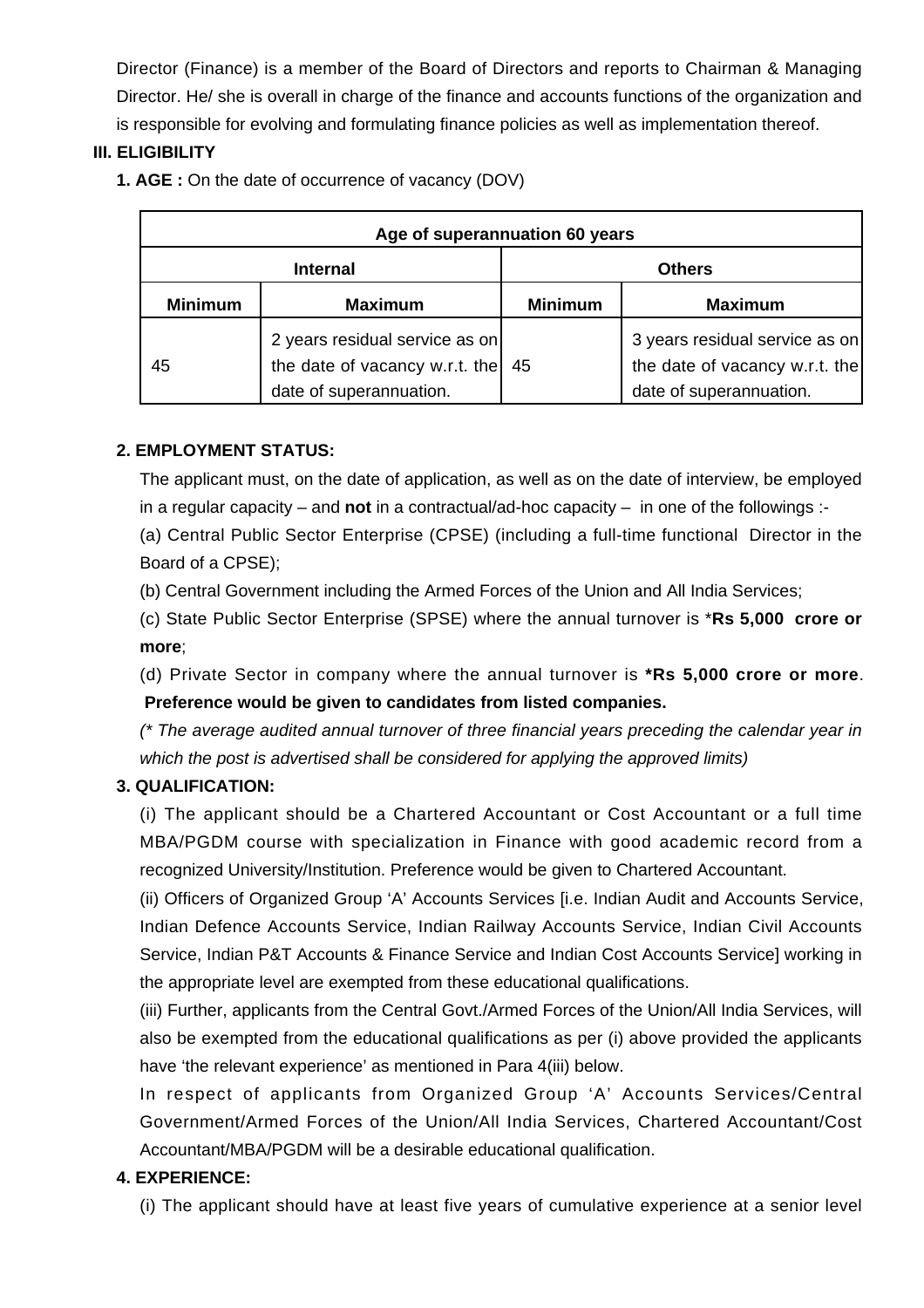during the last ten years in the area of Corporate Financial Management/ Corporate Accounts in an organization of repute.

(ii) Applicants from Organized Group 'A' Accounts Services should have at least five years cumulative experience at a senior level during the last ten years in the area of Corporate Financial Management/ Corporate Accounts.

(iii) 'The relevant experience' in respect of applicants from Central Government/Armed Forces of the Union/All India Services would include at least seven years of cumulative experience at a senior level during the last ten years in the area of Corporate Financial Management/ Corporate Accounts.

# **5. PAY SCALE:**

# **(a)Central Public Sector Enterprises-**

# **Eligible Scale of Pay**

- (i) Rs. 7250-8250 (IDA) Pre 01/01/1992
- (ii) Rs. 9500-11500 (IDA) Post 01/01/1992
- (iii) Rs. 20500-26500 (IDA) Post 01/01/1997
- (iv) Rs. 51300-73000 (IDA) Post 01/01/2007
- (v) Rs. 120000-280000 (IDA) Post 01.01.2017
- (vi) Rs. 18400-22400 (CDA) Pre-revised post 01.01.1996
- (vii) Rs. 37400-67000 + GP 10000 (CDA) post 01.01.2006
- (viii) Rs. 144200-218200 (Level 14) CDA post 01.01.2016

The minimum length of service required in the eligible scale will be one year for internal candidates, and two years for others as on the date of vacancy.

**(b)**

**(i) Applicants from Central Government / All India Services** should be holding a post of the level of Joint Secretary in Government of India or carrying equivalent scale of pay on the date of application.

**(ii) Applicants from the Armed forces of the Union** should be holding a post of the level of Major General in the Army or equivalent rank in Navy/Air Force on the date of application.

**(c)**

 **Applicants from State Public Sector Enterprises/ Private Sector** should be working at Board level position or at least a post of the level immediately below the Board level on the date of application.

# **6. CONDITION OF IMMEDIATE ABSORPTION FOR CENTRAL GOVERNMENT OFFICERS**

Central Government Officers, including those of the Armed Forces of the Union and the All India Services, will be eligible for consideration only on immediate absorption basis.

## **IV. DURATION OF APPOINTMENT**

The appointment shall be for a period of five years from the date of joining or upto the date of superannuation or until further orders, whichever is earlier.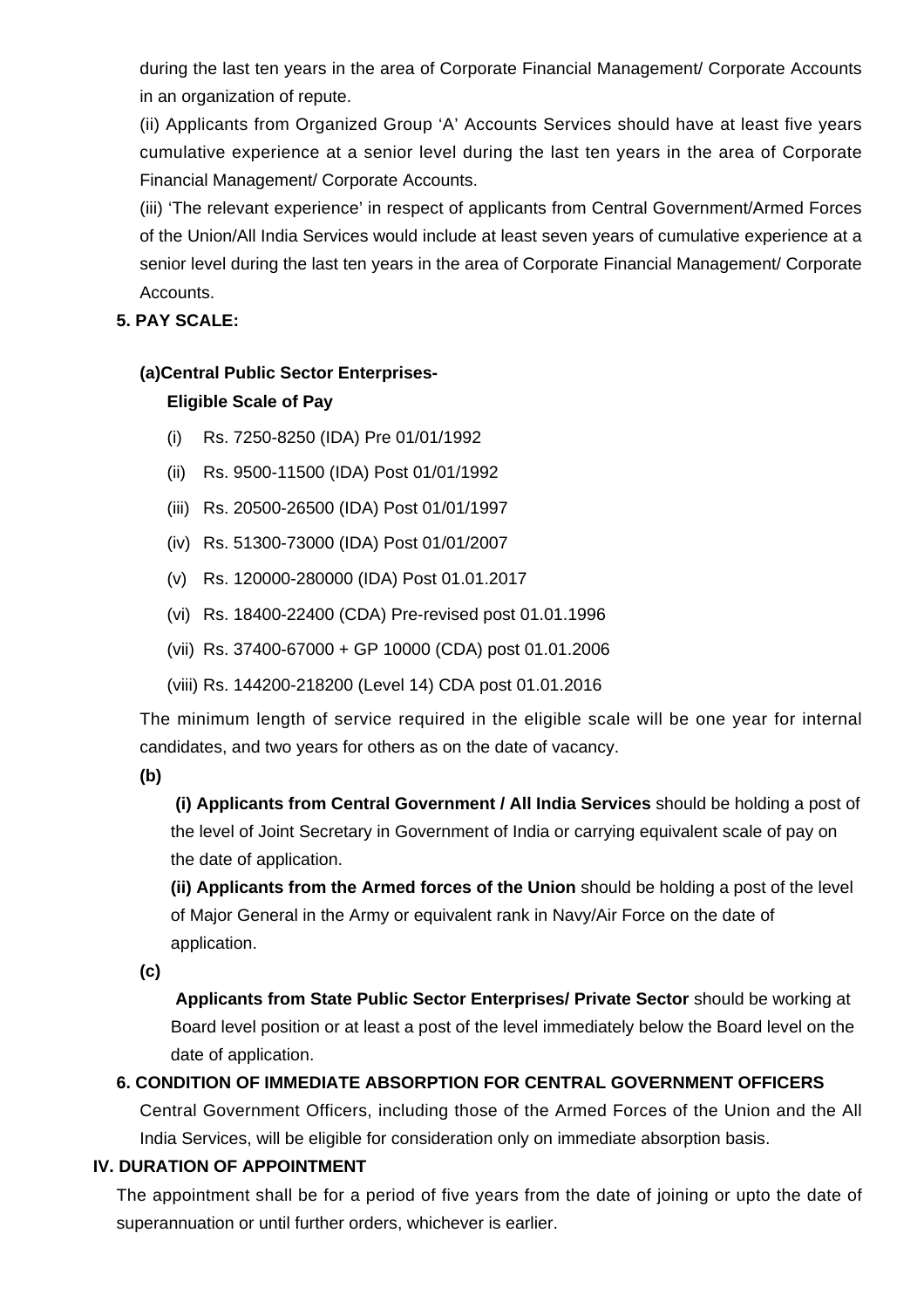## **V. SUBMISSION OF APPLICATIONS**

#### **Applicants should submit their applications on-line only as per the format.**

1. The applicants should submit their applications through proper channel as follows:

(a) Government Officers, including those of the Armed Forces of the Union and All India Services: through Cadre Controlling authority.

(b) CMDs/MDs/Functional Directors in CPSE: through the concerned Administrative Ministry.

(c) Below Board level in CPSE: through the concerned CPSE.

(d) CMDs/MDs/Functional Directors in State PSE: through the concerned Administrative Secretary and Cadre Controlling Authority, if any, of the State Government.

(e) Below Board level in SPSE: through the concerned SPSE.

(f) Private Sector: directly to the PESB.

2. Applicants from Private Sector must submit the following documents along with the application form:

(a) Annual Reports of the Company in which currently working for the 3 financial years preceding the calendar year in which the post is advertised **(please provide URL or attach/enclose copies);**

(b) Whether the company is listed or not; if yes, the documentary proof **(please provide URL or attach/enclose copies);**

(c) Evidence of working at Board level or at least a post of the level immediately below the Board level;

(d) Self-attested copies of documents in support of age and qualifications;

(e) Relevant Jobs handled in the past with details.

## **VI. UNDERTAKING BY THE APPLICANT**

An applicant has to give an undertaking as a part of the application that he/she will join the post, if selected. If an applicant does not give such undertaking, the application would be rejected.

# **1. For candidates from Central Government/Armed Forces of the Union/ All India Services**

(a) The appointment is on immediate absorption basis.

(b) If a candidate conveys his/her unwillingness to join after the interview is held, he/she would be debarred for a period of two years from the date of interview, for being considered for a Board level post in any CPSE.

(c) Further, if a candidate conveys his/her unwillingness to join after the issue of offer of appointment, he/she would be debarred for a period of two years from the date of offer of appointment for being considered for a Board level post in any CPSE.

## **2. For candidates from CPSE**

(a) If a candidate conveys his/her unwillingness to join after the interview is held, he/she would be debarred for a period of two years from the date of interview, for being considered for a Board level post in any CPSE other than the one to which the candidate belongs.

(b) Further, if a candidate conveys his/her unwillingness to join after the issue of offer of appointment, he/she would be debarred for a period of two years from the date of offer of appointment for being considered for a Board level post in any CPSE other than the one to which the candidate belongs.